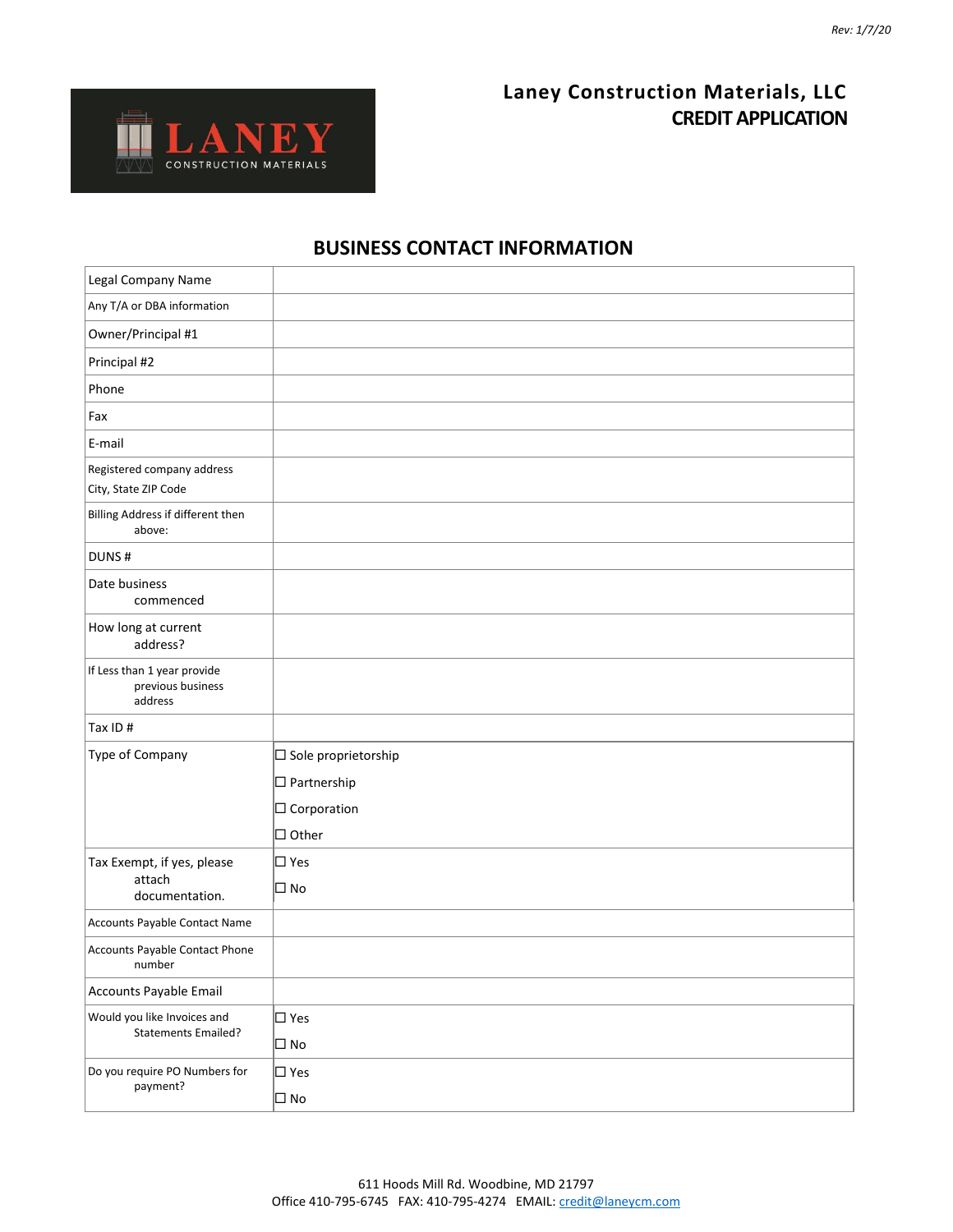#### **BANKING AND CREDIT INFORMATION**

| Bank name:                |                      |  |
|---------------------------|----------------------|--|
| <b>Bank Address</b>       |                      |  |
| City, State ZIP Code      |                      |  |
| <b>Bank Contact/Phone</b> |                      |  |
| Account number            | Type of Bank Account |  |

#### **VENDOR REFERENCES**

| Company name                   |                                                                                                                                                                             |        |                        | Phone                  |                       |  |
|--------------------------------|-----------------------------------------------------------------------------------------------------------------------------------------------------------------------------|--------|------------------------|------------------------|-----------------------|--|
|                                | Address                                                                                                                                                                     |        |                        |                        | Fax                   |  |
|                                | City, State ZIP Code                                                                                                                                                        |        |                        |                        | E-mail                |  |
|                                | Type of account                                                                                                                                                             | Acct # |                        |                        | Contact Person        |  |
|                                | Company name                                                                                                                                                                |        |                        | Phone                  |                       |  |
|                                | Address                                                                                                                                                                     |        |                        | Fax                    |                       |  |
|                                | City, State ZIP Code                                                                                                                                                        |        |                        |                        | E-mail                |  |
|                                | Type of account                                                                                                                                                             | Acct # |                        |                        | Contact Person        |  |
|                                | Company name                                                                                                                                                                |        |                        |                        | Phone                 |  |
| Address                        |                                                                                                                                                                             |        | Fax                    |                        |                       |  |
| City, State ZIP Code           |                                                                                                                                                                             |        | E-mail                 |                        |                       |  |
|                                | Type of account                                                                                                                                                             |        | Acct #                 |                        | <b>Contact Person</b> |  |
|                                | Interested Products:                                                                                                                                                        |        |                        | Interested Services:   |                       |  |
| $\square$ Asphalt              |                                                                                                                                                                             |        |                        | $\square$ Dumps (Dirt) |                       |  |
| $\Box$ Asphalt Millings or RAP |                                                                                                                                                                             |        | $\Box$ Dumps (Asphalt) |                        |                       |  |
| $\Box$ Cold Patch              |                                                                                                                                                                             |        | □ Dumps (Concrete)     |                        |                       |  |
| $\Box$ Virgin Stone            |                                                                                                                                                                             |        | $\Box$ Hauling         |                        |                       |  |
|                                |                                                                                                                                                                             |        |                        |                        |                       |  |
|                                |                                                                                                                                                                             |        |                        | Agreements             |                       |  |
| 1.                             | All invoices are to be paid 30 days from the date of the invoice.                                                                                                           |        |                        |                        |                       |  |
| 2.                             | Service charges and Interest of 1.75% per month will be applicable on all accounts past due after 30 days.                                                                  |        |                        |                        |                       |  |
| 3.                             | The applicant(s) signing the Guarantee agrees that the undersigned shall be held jointly and severally liable<br>on said accounts.                                          |        |                        |                        |                       |  |
| 4.                             | By submitting this application, you authorize Laney Construction Materials, LLC to make inquiries into the<br>banking and business/trade references that you have supplied. |        |                        |                        |                       |  |

#### **SIGNATURES**

| Principal #1      | <b>Principal #2</b> |
|-------------------|---------------------|
| Signature         | Signature           |
| <b>Print Name</b> | Print Name          |
| Title             | Title               |
| Date              | Date                |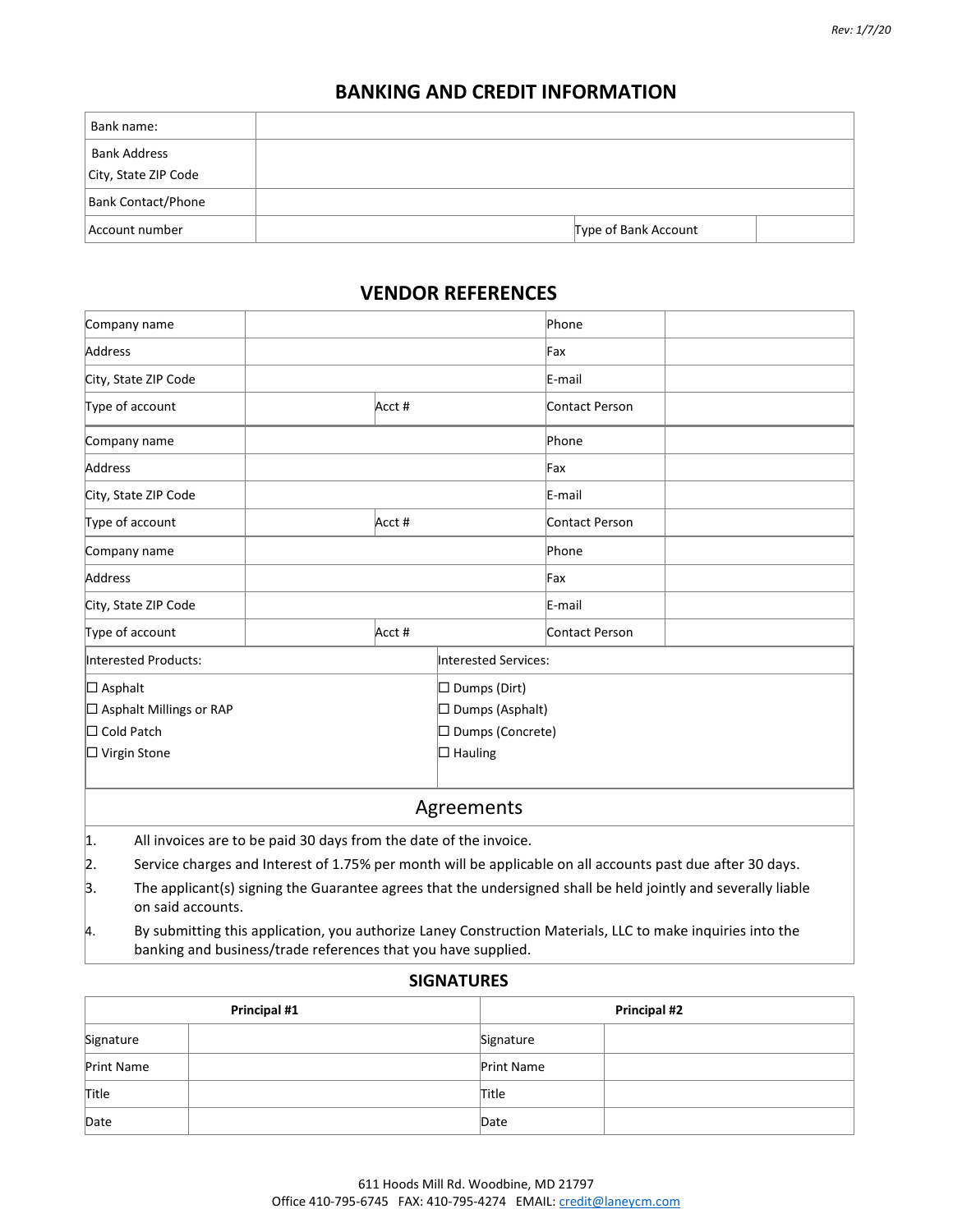# **GUARANTEE**

In consideration of, and as an inducement to the periodic extensions of credit by Laney Construction Materials, LLC or any of its subsidiaries or affiliated companies (collectively referred to in this Guarantee as "Seller") to the Customer named on the above Credit Application, or its successors, permitted assigns, nominees, agents, or personal guarantors, if any (collectively referred to in this Guarantee as "Customer"), the undersigned hereby jointly and severally guarantee payment to the Seller in accordance with the terms and conditions set forth in the Credit Application of all sums, including interest and any other fees and charges, now due or which may hereafter become due and owing to the Seller by the Customer for goods, wares, products, materials, supplies, merchandise, and/or equipment previously or hereafter sold or supplied to Customer.

The Customer hereby waives notice of acceptance of this Guarantee, notice of orders, sales, shipments, or deliveries, notice of default, nonpayment, extensions, cancellation of credit to Customer, and the acceptance of and/or release of notes or security from Customer for amounts owed by Customer. The Customer hereby consents to, and waives notice of, any renewal, extension, substitution, modification, amendment, or enforcement of the Credit Application, and the Customer agrees that any such renewal, extension, substitution, modification, amendment, or enforcement, shall in no way impair or affect the liability of this Guarantee. The undersigned agrees that the Seller shall not be required to seek legal counsel or other means to attempt to collect sums owed by Customer before looking to the undersigned for payment.

This Guarantee is a continuing Guarantee applying to all sales made to Customer, and shall not be revoked by the death of the Guarantor/Customer but shall remain in full force and effect until canceled in writing by notice to Seller sent by hand-delivery, by overnight Courier, or by US Certified Mail, postage-prepaid, return receipt requested, to Sellers's address set forth in the Credit Application. Said notice shall be provided no less than thirty (30) days prior to cancellation. Such cancellation shall only affect indebtedness incurred after the effective date of the notice and shall only affect the person giving such notice. Termination of this Guarantee by any single Guarantor will not affect the existing and continuing obligations of any other Guarantor hereunder. This Guarantee shall remain in full force and effect with respect to all materials supplied under the account of the Customer until Seller has received written notice closing Customer's account or terminating this Guarantee, no matter what person or entity ordered or used the labor and materials supplied on Customer's account, and regardless of any change in the legal structure of Customer or the existence of entities or individuals legally distinct from Customer using or benefitting from the labor and materials supplied.

It is understood that there is no limit to the liability of the undersigned under this Guarantee. The undersigned, jointly and severally, agree to pay all expenses and costs incurred by the Seller to enforce the terms of this Guarantee. This includes but is not limited to attorneys' fees and court costs, whether suit be brought or not, fees incurred for consultation, litigation, and/or collection procedures (discovery, garnishment, levy, contempt proceedings, insolvency, or bankruptcy proceedings) and appellate legal services. These terms shall be governed by the laws of the State of Maryland. Customer hereby expressly submits and consents in advance to such jurisdiction and waives any claims for inconvenient forum, improper forum, and waives any rights to a trial by jury with respect to any action or claim brought pertaining to this Guarantee. In the event of default in payment the undersigned agrees that a twenty-one percent (21%) per annum rate of interest shall apply to any judgment obtained against the undersigned.